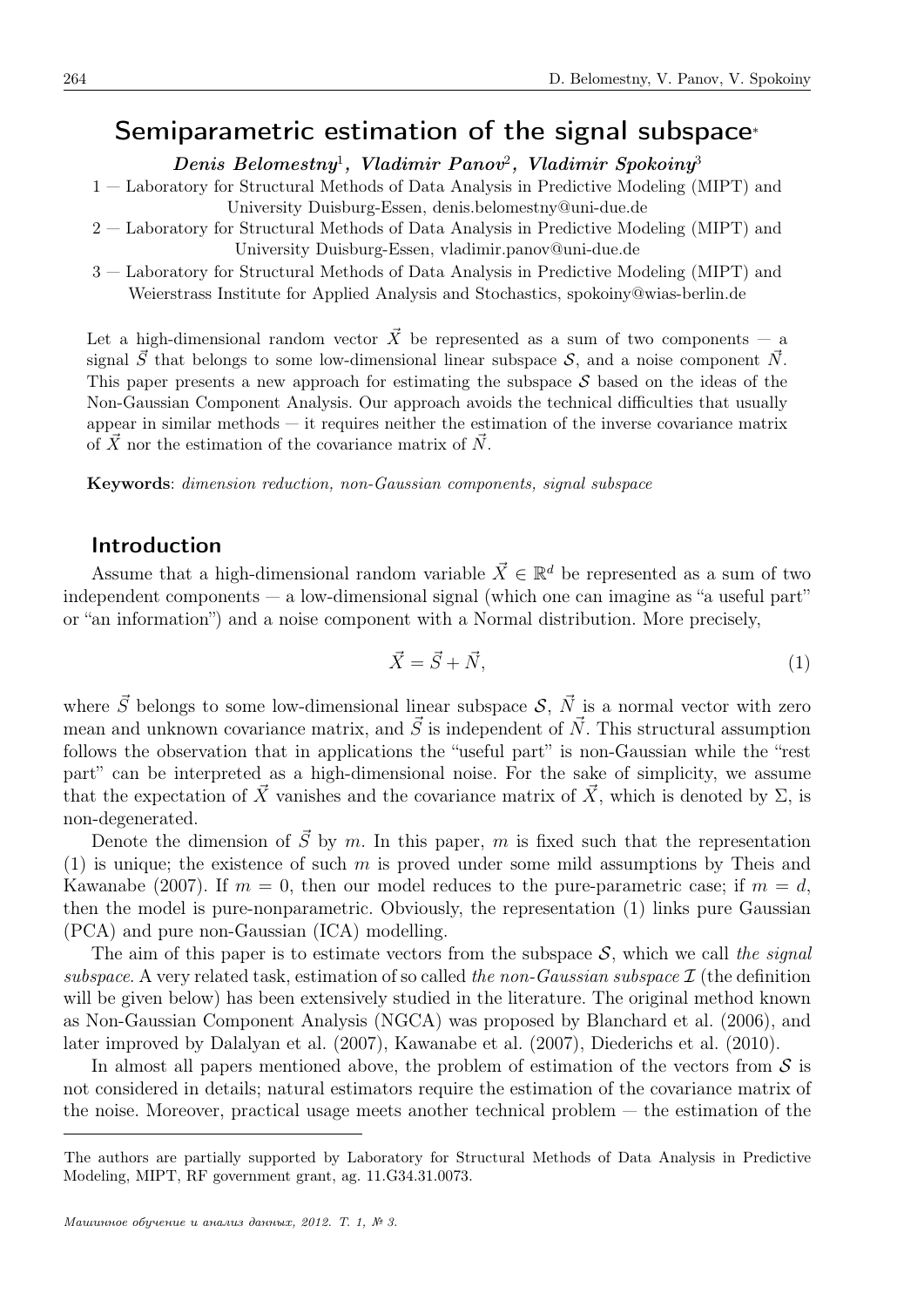inverse covariance matrix of  $\vec{X}$ . Each of these tasks is an obstacle in real-world applications of the method. In this article, we propose a new approach, which avoids the mentioned problems.

The paper is organized as follows. In the second section, we formulate and discuss the mathematical statements that yield a method for estimating the vectors from *S*. We start with Theorem 1, which implies a special representation for the density function of  $\tilde{X}$ . This representation is new and plays a central role in the validation of the method. The theoretical base of our approach is given in Theorem 2 and Lemma 3. Section 3 contains the full description of the algortihm. Next, we discuss different representations for the density function and point out the advantages of our formulation. The last section states what has been done before and what is the contribution of the present paper. All proofs are collected in Appendix A; some additional information about the NGCA methodology is given in Appendix B.

#### Theoretical base for the estimation of the signal subspace

This section presents the theoretical results that are needed for our purposes. The proofs are collected in Appendix A.

The first theorem gives the semiparametric density representation for the random vector X. Such facts are known in the literature (see e.g. Blanchard et al., 2006) but the formulation given below principally differs from the previous versions, see the next section for discussion.

Theorem 1. Let the structural assumption (1) be fulfilled. Then the density function of the random vector  $\vec{X}$  can be represented as follows:

$$
p(\vec{x}) = \mathbf{g}(\mathbf{T}\vec{x}) \ p^N(\vec{x}, \Sigma), \tag{2}
$$

where

 $-\mathbf{T}: \mathbb{R}^d \to \Sigma^{-1/2} \mathcal{S}$  is the linear transformation defined as the projection of the vector  $\Sigma^{-1/2} \bar{x}$ on the subspace  $\Sigma^{-1/2}S$ , i.e.,

$$
\mathbf{T}\vec{x} := \operatorname{Pr}_{\Sigma^{-1/2}\mathcal{S}}\{\Sigma^{-1/2}\vec{x}\},\tag{3}
$$

— **g** : Σ*<sup>−</sup>*1*/*<sup>2</sup>*S →* R is defined by

$$
\mathbf{g}(\vec{t}) = \frac{q(\vec{t})}{p^{\mathcal{N}}(\vec{t}, \mathbf{I}_m)},
$$
\n(4)

and  $q(\cdot)$  is the density function of the random variable  $T\vec{X}$ .

As it was mentioned in the introduction, our aim is to recover the subspace *S*. This can be done thanks to the following theorem, which is a new result in the context of the Non-Gaussian Component Analysis.

Theorem 2. Let **T** be the linear transformation defined by (3). Then

$$
S = \Sigma \, (\text{Ker } \mathbf{T})^{\perp} \,. \tag{5}
$$

In Blanchard et al. (2006), a transformation  $\mathcal T$  is considered instead of **T**:

$$
\mathcal{T}\vec{x} := \Pr_{\Gamma^{-1/2}\mathcal{S}}\{\Gamma^{-1/2}\vec{x}\},\tag{6}
$$

where by Γ we denote the covariance matrix of the noise component. In the paper by Blanchard et al., the subspace  $(Ker \mathcal{T})^{\perp}$  is called *the non-Gaussian subspace* and is in fact the main object of interest. We would like to stress here that  $\mathcal{T} \neq \mathbf{T}$ , and equalities like (5) are wrong for  $\mathcal{T}$ .

One of the main results about the NGCA approach gives the practical method for estimating vectors from  $(Ker \mathcal{T})^{\perp}$ . Similar result can be formulated also for the subspace  $(Ker \mathcal{T})^{\perp}$ .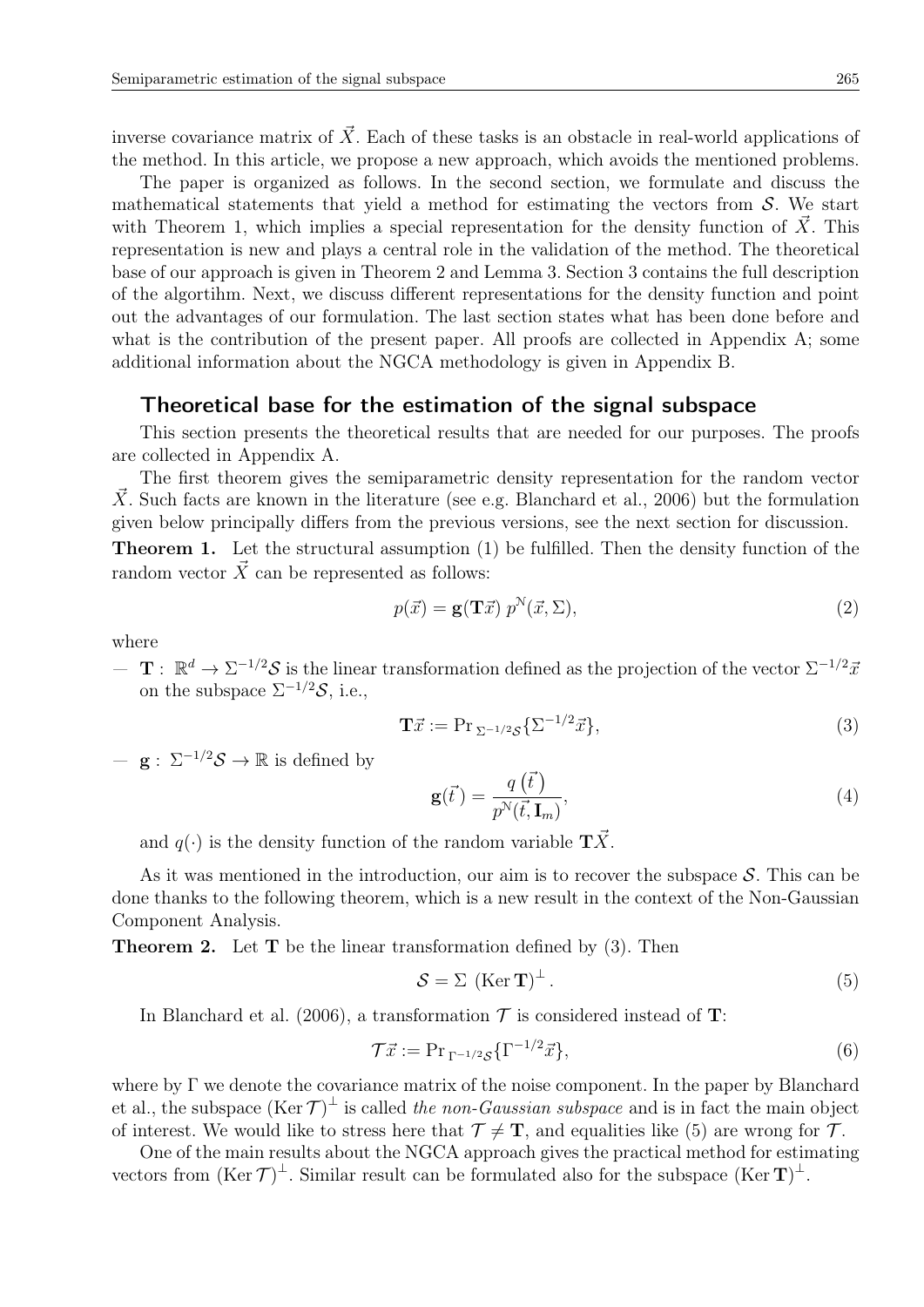Lemma 3. Assume that the structural assumption (1) is fulfilled. Then for any function  $\psi \in C^1(\mathbb{R}^d, \mathbb{R})$  there exists a vector  $\beta \in (\text{Ker } \mathbf{T})^{\perp}$  such that

$$
\mathbb{E}\left(\nabla\psi(\vec{X})\right) - \beta = \Sigma^{-1}\mathbb{E}\left(\vec{X}\psi(\vec{X})\right). \tag{7}
$$

**Corollary 4.** Let the structural assumption (1) be fulfilled and let a function  $\psi \in C^1(\mathbb{R}^d, \mathbb{R})$ be such that  $\mathbb{E}\left(\vec{X}\psi(\vec{X})\right) = 0$ . Then

$$
\mathbb{E}\left(\nabla\psi(\vec{X})\right) \in (\text{Ker } \mathbf{T})^{\perp}.
$$

Theorem 2 and Lemma 3 yield a method for estimating vectors from the subspace *S* that is described in the next section.

### Algorithm for the estimation of the signal subspace

The first step is to estimate vectors from the subspace  $(Ker T)^{\perp}$  using Lemma 3. Theoretically, the best way for the estimation is to find a set of functions  $\{\psi\}$  such that  $\mathbb{E} \left( \vec{X} \psi(\vec{X}) \right) = 0$  for any element of this set, and to estimate the vectors from  $(\text{Ker } \mathbf{T})^{\perp}$  by  $\mathbb{E}(\nabla \psi(\vec{X}))$ , see Corollary 4. In practice, such set  $\{\psi\}$  is unknown; usually it is more realistic to consider some  $\psi$  such that  $\mathbb{E}(\vec{X}\psi(\vec{X}))$  is close to zero (but not exactly zero). In this case, according to Lemma 3, the vector  $\mathbb{E}(\nabla\psi(\vec{X}))$  is close to some vector from the subspace  $(Ker T)^{\perp}$ .

We suggest to use the convex projection method, see Diederichs (2007) and Diederichs et al. (2010). Since the description of this method requires at least one page, and its discussion is not an objective of the article (and merits a separate publication), we put the explanation in the appendix of the paper.

**The second step.** Denote the vectors obtained on the first step by  $\vec{\beta}_k$ ,  $k = 1..K$ . Now one can use Theorem 2 and estimate vectors from the signal subspace by  $\vec{\gamma}_k := \hat{\Sigma} \vec{\beta}_k$ , where  $\hat{\Sigma}$  is an estimator of the matrix  $\Sigma$ ,

$$
\hat{\Sigma} := n^{-1} \sum_{i=1}^n \vec{X}_i \vec{X}_i^{\top}.
$$

The third step. The next problem is how to utilize the set  ${\{\vec{\gamma}_k\}}_{k=1}^K$  for recovering the target space. According to the method SAMM (structural adaptation via maximum minimization method, see Dalalyan et al. (2007)), the "optimal" projector on the target subspace is defined as follows:

$$
\widehat{\Pi}_{NG} := \underset{\substack{\{n:\Pi^* = \Pi \\ \mathfrak{h} \leq \Pi \leq I \\ \mathfrak{t} \cdot (\Pi) \leq m}}{\arg \min} \max_{1 \leq k \leq K} \widetilde{\gamma_k}^\top (I - \Pi) \widetilde{\gamma}_k. \tag{8}
$$

Remark 1. Note that the inverse covariance matrix is included in the formula (7) but our approach doesn't require the estimation of it. In fact, Lemma 3 is used only for theoretical justification of the first step; practical method described above needs neither the estimation of  $\Sigma^{-1}$  nor the estimation of Γ. On the second step, one uses only the representation (5), which also allows to avoid the estimation of the inverse covariance matrix. The method SAMM doesn't require the estimation of the inverse covariance matrix and therefore can be used in this algorithm.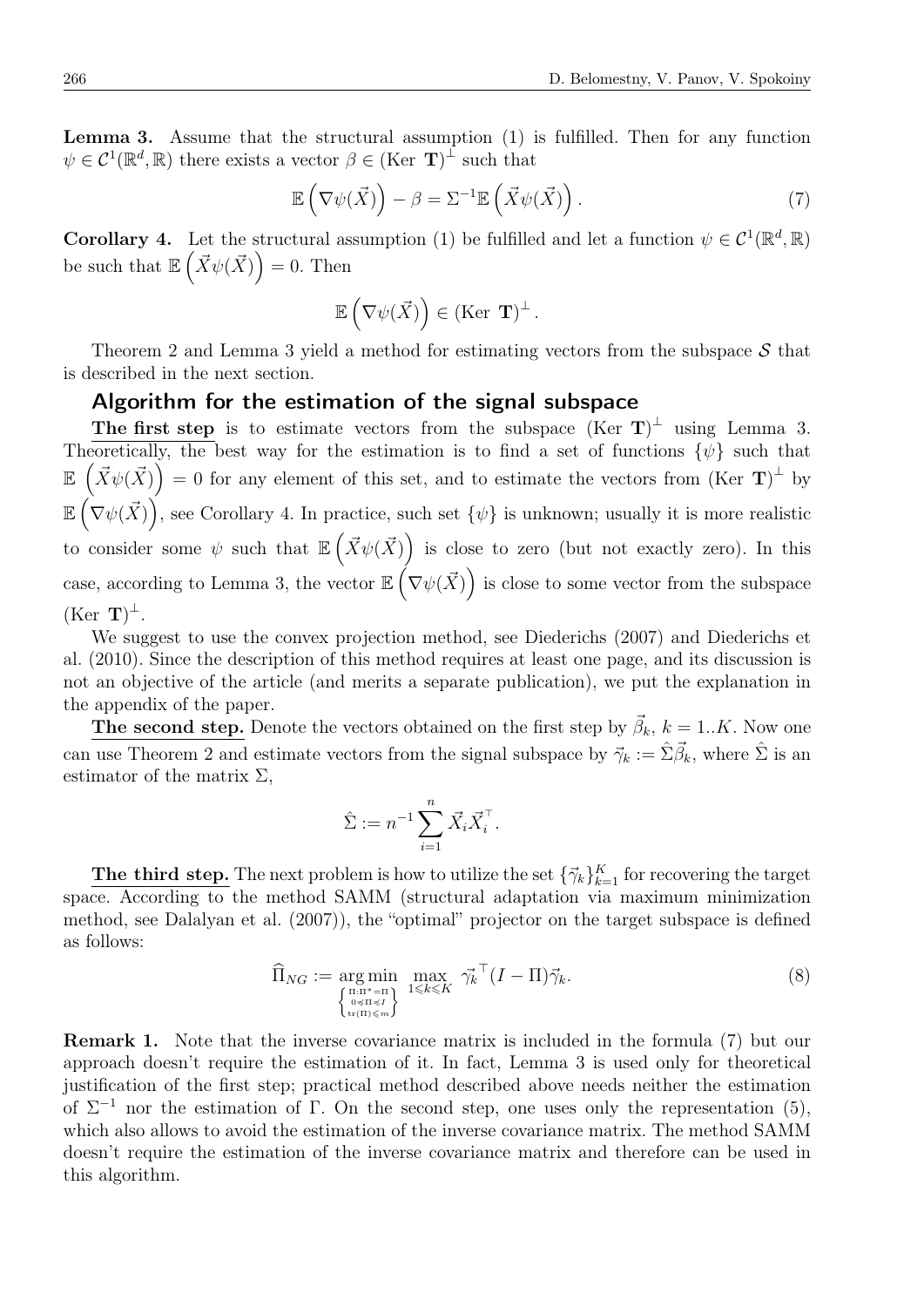# Representations for the density function of  $\vec{X}$

The proofs of Theorem 2 and Lemma 3 are based on the special representation of the density function of  $\overline{X}$  that is given in Theorem 1. Similar representations have been studied extensively in previous papers about NGCA. Such facts are usually stated in the following form: if structural assumption (1) is fulfilled, then the density function of a random vector  $\vec{\bar{X}} \in \mathbb{R}^d$ can be represented as

$$
p(\vec{x}) = g(T\vec{x})\varphi_A(\vec{x}),\tag{9}
$$

where  $T : \mathbb{R}^d \to \mathcal{E}$  is a linear transformation  $(\mathcal{E}-$  some subspace with  $\dim \mathcal{E} = m$ ,  $g : \mathcal{E} \to \mathbb{R}$ a function, and  $A - a$   $d \times d$  symmetric positive matrix. In most papers, formula (9) is proven only for  $A = \Gamma$ , see e.g. Kawanabe et al. (2007). Another way is to start from the representation (9) without giving the motivation in the spirit of (1), see e.g. Blanchard et al. (2006). In this respect, the result of Theorem 1 can be briefly explained as follows: for any  $\vec{X}$  in the form (1), one can find a function *g* such that (9) is fulfilled with  $T = \mathbf{T}$  and  $A = \Sigma$ .

The existence of a representation in the form (9) can be easily shown in the following way. Note that the model (1) is equivalent to a linear mixing model

$$
\vec{X} = A_S \vec{X}_S + A_N \vec{X}_N,\tag{10}
$$

where  $\vec{X}_S \in \mathbb{R}^m, \vec{X}_N \in \mathbb{R}^{d-m}$  are two random variables;  $\vec{X}_N$  is a normal vector with unknown covariance matrix;  $\vec{X}_S$  is independent of  $\vec{X}_N$ ;  $A_S \in \text{Matr}(d \times m)$ ,  $A_N \in \text{Matr}(d \times (d - m))$ are two deterministic matrices such that columns of these matrices are independent. In this formulation, the signal subspace is spanned by the columns of matrix *AS*.

Therefore the vector *X* is a linear transformation of the vector  $\vec{X}' := (\vec{X}_S; \vec{X}_N)$  (this notation means that  $\vec{X}'$  is a concatenation of  $\vec{X}_S$  and  $\vec{X}_N$ ). This yields that  $p(x) \propto g(\vec{X}_S) \varphi(\vec{X}_N)$ , where by *g* we denote the density function of the *m*-dimensional non-Gaussian component, and by  $\varphi$ the density function of the normally distributed random variable  $X_N$ . Thus, the representation (9) is proven with some *A* and *T*.

As it was mentioned before, the precise formulation for the density of  $\vec{X}$  that is needed for our purposes is given in Theorem 1.

### Conclusion

The NGCA method has been already widely discussed in the literature (see the introduction). A substantial difference between the previous papers and this article lies in the object of estimation: Blanchard et al, (2006), Diederichs et al. (2010) and other authors concentrate on the estimation of the subspace  $\mathcal T$  (defined by  $(6)$ ), and we aim to estimate the subspace **T** (see (3)). The estimation of  $\mathcal T$  also relies on Lemma 3, and this lemma can be found in previous articles. However, the second step is quite new for the NGCA approach. Our methodology (estimation of the signal subspace without estimation of the inverse covariance matrix) has not been previously discussed in the literature. The mathematical base for the second step is given in Theorem 2, which is also new.

Our method relies on the special representation for the density function, which is discussed in Section 4. I would like to stress here that the representation (2) with the operator **T** in the form (3) is also a new technical result.

#### Acknowledgments

The authors are partially supported by Laboratory for Structural Methods of Data Analysis in Predictive Modeling, MIPT, RF government grant, ag. 11.G34.31.0073.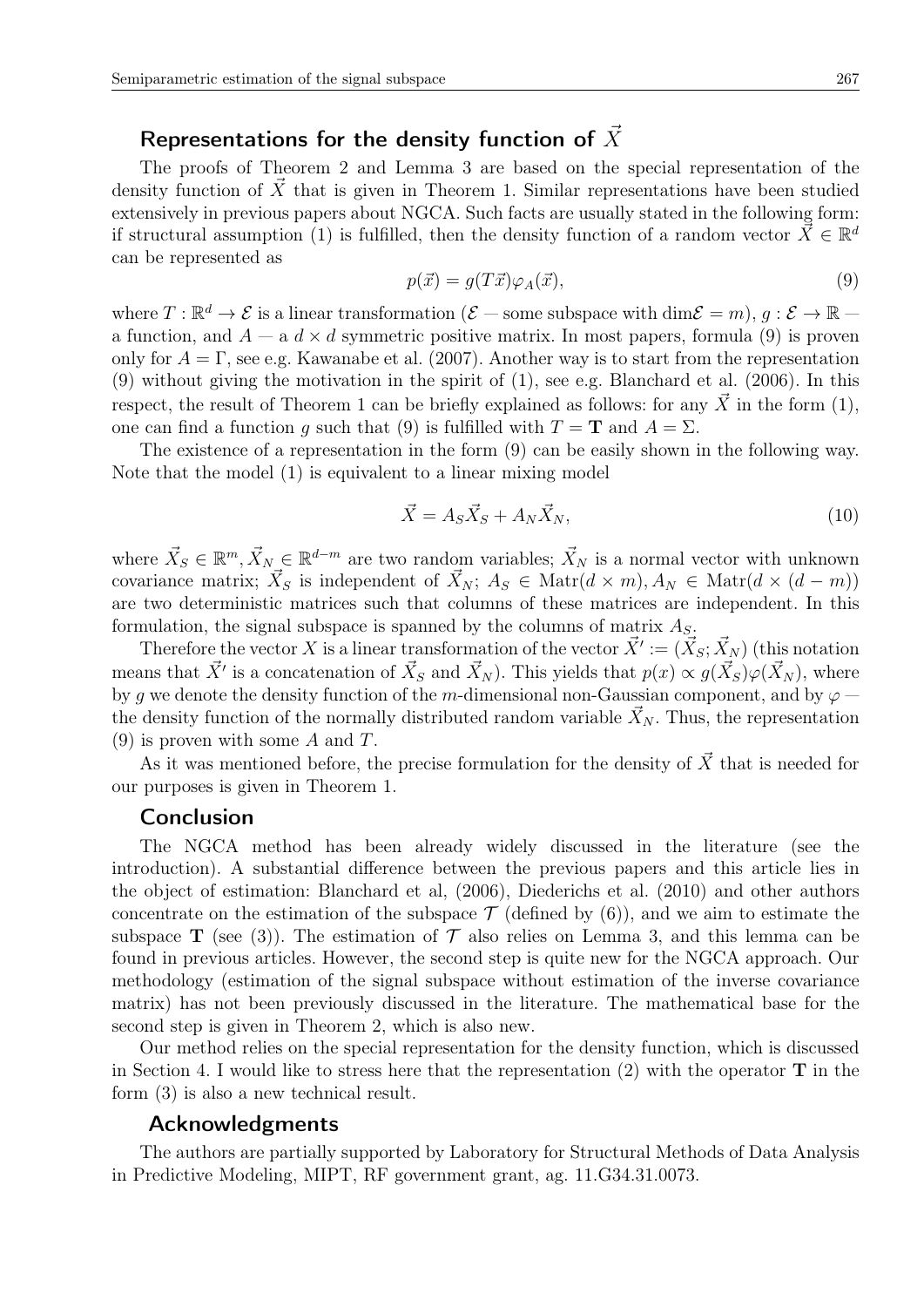## Appendix A. Proofs of the main theoretical facts

#### Proof of Theorem 1

1. Denote

$$
\vec{X}' := \Sigma^{-1/2}\vec{X} = \Sigma^{-1/2}\vec{S} + \Sigma^{-1/2}\vec{N},\tag{11}
$$

and introduce the notation  $\vec{S}' = \Sigma^{-1/2} \vec{S}$ ,  $\vec{N}' = \Sigma^{-1/2} \vec{N}$ .

The first component in (11) belongs to the subspace  $\mathcal{S}' := \Sigma^{-1/2} \mathcal{S}$ . Denote by N' the subspace that is orthogonal to  $\mathcal{S}'$ ; one can show  $\mathcal{N}'$  coincides with the subspace  $\Sigma^{1/2} \mathcal{S}^{\perp}$  (Sugiyama et al, 2008).

Vector  $\vec{N'}$  can be decomposed into the sum of two vectors,  $\vec{N'} = \vec{N}_{S'} + \vec{N}_{N'}$ , where  $\vec{N}_{S'} \in$  $S'$ ,  $\vec{N}_{N'} \in \mathcal{N}'$ . This yields that  $\vec{X}$  is represented by

$$
\vec{X}' = \underbrace{\vec{S}'}_{\in \mathcal{S}'} + \underbrace{\vec{N}_{S'}}_{\in \mathcal{N}'} + \underbrace{\vec{N}_{N'}}_{\in \mathcal{N}'}.
$$

Let us choose the basis of  $\mathbb{R}^d$  such that the first *m* vectors  $\vec{v}_1, ..., \vec{v}_m$  belong to the subspace  $\mathcal{S}'$ , while  $\vec{v}_{m+1}, ..., \vec{v}_d$  belong to N'. Decompose the vectors  $\vec{Z}' := \vec{S'} + \vec{N}_{\mathcal{S'}}$  and  $\vec{N}_{\mathcal{N}'}$  into the basis  $\vec{v}_1, \ldots, \vec{v}_d$ :

$$
\vec{Z}' = \sum_{i=1}^{m} z_i \vec{v}_i, \quad \vec{N}_{N'} = \sum_{i=m+1}^{d} n_i \vec{v}_i,
$$
\n(12)

where all coefficients  $z_i$  and  $n_i$  are random. Since  $\vec{X}'$  is a standardized vector,

$$
\mathbf{I}_d = \mathbb{E}\left[\vec{X}'\vec{X}'^{\top}\right] = \sum_{i,j=1}^m \mathbb{E}\left[z_i z_j\right] \vec{v}_i \vec{v}_j^{\top} + \sum_{i=1}^m \sum_{j=m+1}^d \mathbb{E}\left[z_i n_j\right] \vec{v}_i \vec{v}_j^{\top} + \sum_{i,j=m+1}^d \mathbb{E}\left[n_i n_j\right] \vec{v}_i \vec{v}_j^{\top},
$$

and we conclude that the vectors  $\vec{Z}'$  and  $\vec{N}_{N'}$  are also standardized.

**2.** Denote by  $F'(\vec{x}')$  and  $p'(\vec{x}')$  the distribution function and the density function of the vector  $\vec{X}'$ ,

$$
F'(\vec{x}') = \mathbb{P}\left\{\vec{X}' \leqslant \vec{x}'\right\} = \mathbb{P}\left\{\vec{Z}' + \vec{N}_{\mathcal{N}'} \leqslant \vec{x}'\right\}.
$$
\n(13)

Note that the vectors  $\vec{S}' = \Sigma^{-1/2} \vec{S}$  and  $\vec{N}' = \Sigma^{-1/2} \vec{N}$  are independent as the functions of the independent vectors  $\vec{S}$  and  $\vec{N}$ . Therefore, the vectors  $\vec{S}'$ ,  $\vec{N}_{N'}$  and  $\vec{N}_{S'}$  are mutually (not just pairwise) independent. Finally,  $\vec{Z}'$  and  $\vec{N}_{N'}$  are independent as functions of independent variables.

Next, the choice of the basis allows to split the inequality

$$
\vec{Z}' + \vec{N}_{N'} \leqslant \vec{x}' = \sum_{i=1}^{d} x_i \vec{v}_i
$$

into two

$$
\vec{Z}' \leqslant \sum_{i=1}^m x_i \vec{v}_i =: \vec{x}_{\mathcal{S}'}, \quad \vec{N}_{\mathcal{N}'} \leqslant \sum_{i=m+1}^d x_i \vec{v}_i =: \vec{x}_{\mathcal{N}'},
$$

and to represent the function *F ′* as

$$
F'(\vec{x}') = \mathbb{P}\left\{\vec{Z}' + \vec{N}_{N'} \leqslant \vec{x}'\right\} = \mathbb{P}\left\{\vec{Z}' \leqslant \vec{x}_{\mathcal{S}'}, \vec{N}_{N'} \leqslant \vec{x}_{N'}\right\} = \mathbb{P}\left\{\vec{Z}' \leqslant \vec{x}_{\mathcal{S}'}\right\} \mathbb{P}\left\{\vec{N}_{N'} \leqslant \vec{x}_{N'}\right\}.\tag{14}
$$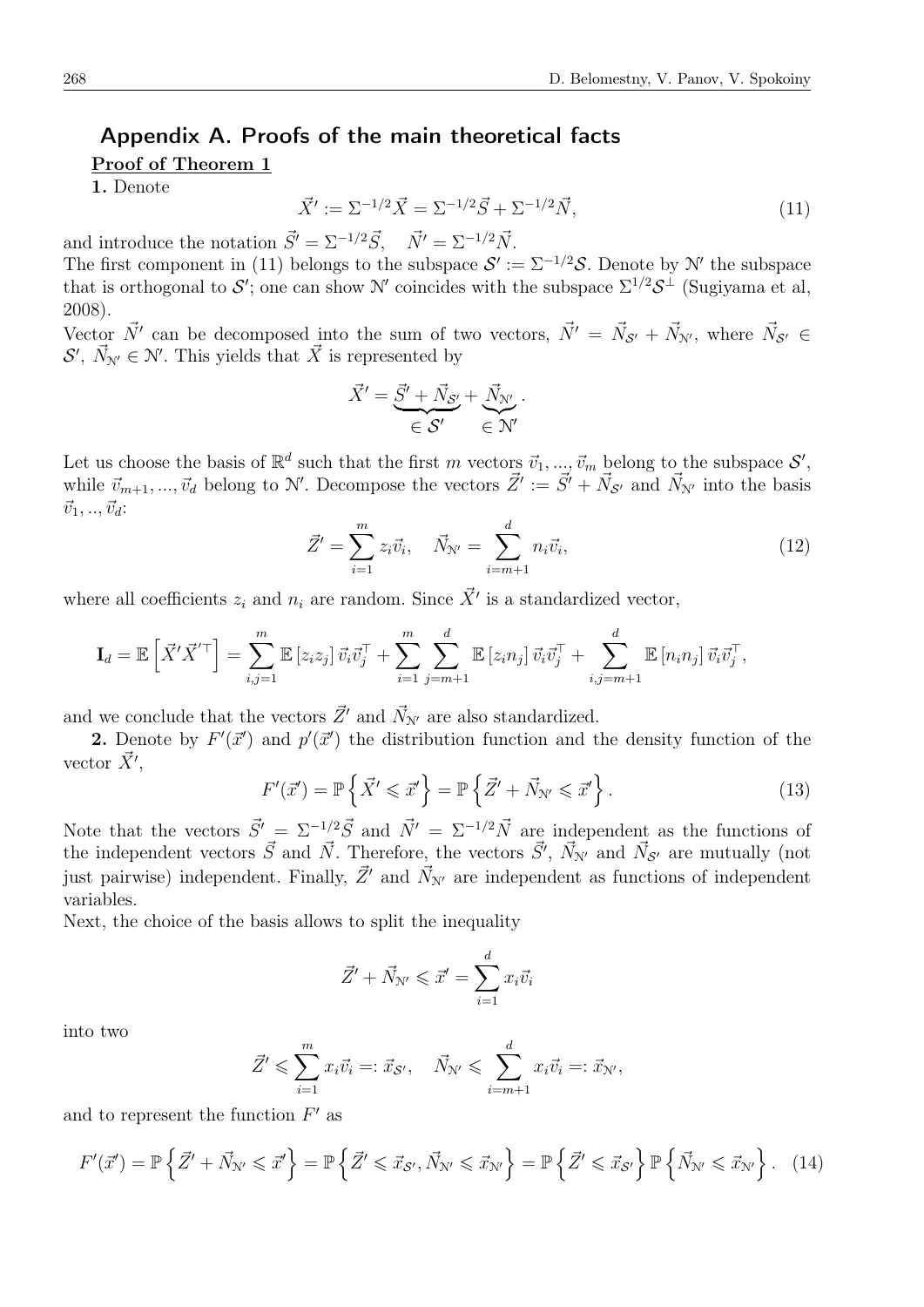Taking the derivatives in (14), we arrive at the representation for the density function of  $\vec{X}'$ .

$$
p'(\vec{x}') = q(\vec{x}_{\mathcal{S}'}) \cdot p^{\mathcal{N}}(\vec{x}_{\mathcal{N}'}, \mathbf{I}_{d-m}) = \frac{q(\vec{x}_{\mathcal{S}'})}{p^{\mathcal{N}}(\vec{x}_{\mathcal{S}'}, \mathbf{I}_{m})} \cdot p^{\mathcal{N}}(\vec{x}', \mathbf{I}_{d}) = \frac{q(\Pr_{\mathcal{S}'}\vec{x}')}{p^{\mathcal{N}}(\Pr_{\mathcal{S}'}\vec{x}', \mathbf{I}_{m})} \cdot p^{\mathcal{N}}(\vec{x}', \mathbf{I}_{d}),
$$

where by  $q(\cdot)$  we denote the density function of the random vector  $\vec{Z}' = \vec{S}' + \vec{N}_{\mathcal{S}'} = \Pr_{\mathcal{S}'}\{\vec{X}'\}.$ 

3. We complete the proof by deriving representation for the density function of  $\vec{X}$  =  $=\Sigma^{1/2}\vec{X}'$  from the density function of  $\vec{X}'$ . According to the well-known formula for the density transformation,

$$
p(\vec{x}) = \det\left(\Sigma^{-1/2}\right) \ p'(\Sigma^{-1/2}\vec{x}) = \det\left(\Sigma^{-1/2}\right) \cdot \frac{q\left(\Pr_{\mathcal{S}'}\left\{\Sigma^{-1/2}\vec{x}\right\}\right)}{p^N\left(\Pr_{\mathcal{S}'}\left\{\Sigma^{-1/2}\vec{x}\right\}, \mathbf{I}_m\right)} \cdot p^N(\Sigma^{-1/2}\vec{x}, \mathbf{I}_d).
$$

The remark  $p^N(\Sigma^{-1/2}\vec{x}, \mathbf{I}_d) = \det(\Sigma^{1/2}) p^N(\vec{x}, \Sigma)$  concludes the proof.

Proof of Lemma 3. We obtain a more general result:

**Lemma 5.** Assume that the density function of a random vector  $\vec{X} \in \mathbb{R}^d$  be represented in the form (9), where  $T : \mathbb{R}^d \to \mathcal{E}$  is any linear transformation ( $\mathcal{E}$  – any linear space),  $g : \mathcal{E} \to \mathbb{R}$  – any function, and  $A - \text{any } d \times d$  symmetric positive-defined matrix. Then for any function  $\psi \in C^{(1)}(\mathbb{R}^d, \mathbb{R})$ , the vector

$$
\vec{\beta} := \mathbb{E}\left[\nabla\psi(\vec{X})\right] - A^{-1}\mathbb{E}\left[\vec{X}\psi(\vec{X})\right]
$$
\n(15)

belongs to the subspace (Ker  $T)^{\perp}$ .

*Proof.* Since for any function  $\psi$  and for any  $u \in \mathbb{R}^d$ ,

$$
\int \psi(x+u)p(x)dx = \int \psi(x)p(x-u)dx,
$$

we conclude that under some mild assumptions,

$$
\mathbb{E}\left[\nabla\psi(\vec{X})\right] = \int \nabla\left[\psi(\vec{x})\right] p(\vec{x}) dx = -\int \psi(\vec{x}) \nabla\left[p(\vec{x})\right] d\vec{x}.\tag{16}
$$

The gradient of the density function can be represented by the sum of two components:

$$
\nabla p(\vec{x}) = \nabla [\log p(\vec{x})] p(\vec{x}) \n= \nabla [\log g(T\vec{x})] p(\vec{x}) + \nabla [\log p^N(\vec{x}, A)] p(\vec{x}).
$$
\n(17)

We have

$$
\nabla \left[ \log g(T\vec{x}) \right] p(\vec{x}) = \frac{\nabla g(T\vec{x})}{g(T\vec{x})} p(\vec{x}) = \nabla \left[ g(T\vec{x}) \right] p^{\mathcal{N}}(\vec{x}, A)
$$

$$
= p^{\mathcal{N}}(\vec{x}, A) \cdot T^{\top} \nabla_{\vec{y}} \left[ g(\vec{y}) \right] |_{\vec{y} = T\vec{x}},
$$

$$
\nabla \left[ \log p^{\mathcal{N}}(\vec{x}, A) \right] p(\vec{x}) = -A^{-1} \vec{x} p(\vec{x}).
$$

Denote

$$
\vec{\Lambda} = -\int \psi(\vec{x}) \cdot p^{\mathcal{N}}(\vec{x}, A) \cdot \nabla_{\vec{y}} [g(\vec{y})] |_{\vec{y} = T\vec{x}} d\vec{x}.
$$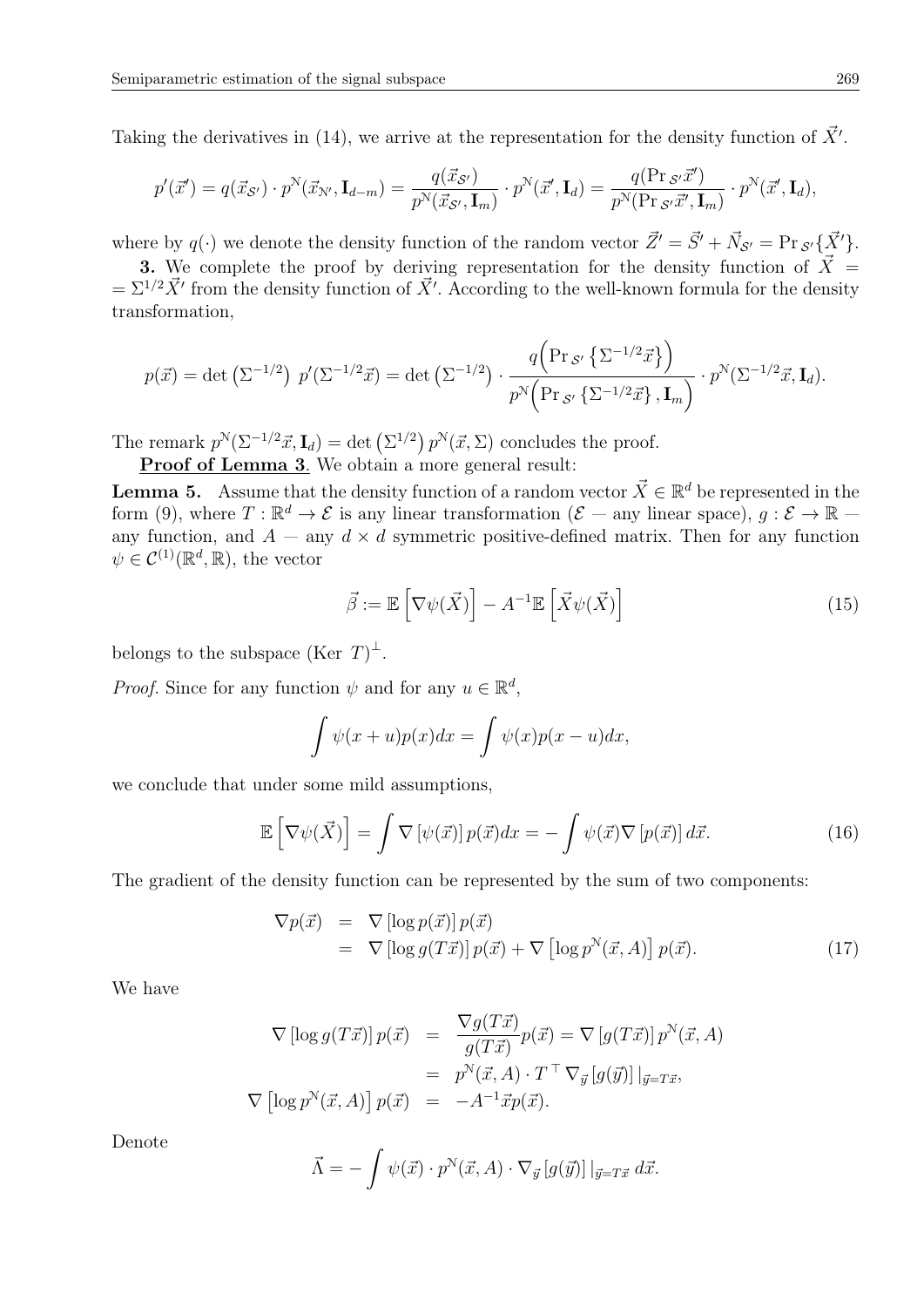Then (15) follows with  $\vec{\beta} := T^{\top} \vec{\Lambda} \in (\text{Ker } T)^{\perp}$  because (16) together with (17) yield

$$
\mathbb{E}\left[\nabla\psi(\vec{X})\right] = T^{\top}\vec{\Lambda} + A^{-1}\mathbb{E}\left[\vec{X}\psi(\vec{X})\right].
$$

Proof of Theorem 2

The proof is straightforward:

$$
\begin{split} \text{Ker } \mathbf{T} &= \left\{ \vec{x} : \ \Sigma^{-1/2} \vec{x} \perp \Sigma^{-1/2} \mathcal{S} \right\} \\ &= \left\{ \vec{x} : \ \exists \vec{s} \in \mathcal{S} \mid \vec{x}^{\top} \left( \Sigma^{-1/2} \right)^{\top} \Sigma^{-1/2} \vec{s} = 0 \right\} = \left\{ \vec{x} : \ \exists \vec{s} \in \mathcal{S} \mid \vec{x}^{\top} \Sigma^{-1} \vec{s} = 0 \right\} \\ &= \left\{ \vec{x} : \ \vec{x} \perp \Sigma^{-1} \mathcal{S} \right\} . \end{split}
$$

#### Appendix B. Choice of *ψ* by the convex projection method

The appendix briefly explains the method of estimation of the functions *{ψ}* called the convex projection method (Diederichs (2007) and Diederichs et al. (2010)). The method gives an algorithm for finding one function  $\psi$ ; one can repeat the algorithm with different parameters and receive the whole set  $\{\psi\}.$ 

The core of the method is the choice of the function  $\psi$  in the following form:

$$
\psi(\vec{x}) := \sum_{j=1}^{J} c_j \psi_j(\vec{x}); \qquad \psi_j(\vec{x}) = f(\vec{\omega}_j^T \vec{x}) e^{-||\vec{x}||^2/2}, \qquad (18)
$$

where f can be any smooth function; for the numerical simulations, Diederichs uses  $f(z)$  $f_1(z)$  or  $f(z) = (1 + z^2)^{-1}e^z$ ; "directions" $\{\omega_j, j = 1...J\}$  are preliminary estimated through the Monte-Carlo sampling from the uniform distribution on the sphere;  $\vec{c} = \{c_j, j = 1..J\}$  is a vector from the  $\mathscr{L}_1$  - unit ball, which is the object of estimation.

Corollary 4 yields that for any function  $\psi \in C^{(1)}(\mathbb{R}^d, \mathbb{R})$  such that  $\mathbb{E}\left[\vec{X}\psi(\vec{X})\right] = 0$ , the vector  $\mathbb{E} \left[ \nabla \psi(\vec{X}) \right]$  belongs to  $(\text{Ker } \mathbf{T})^{\perp}$ . Changing the mathematical expectations in this statement by their empirical counterparts, we conclude that if the vector  $\vec{c}$  is chosen such that

$$
\gamma(\vec{c}) := \frac{1}{JN} \sum_{j=1}^{J} c_j \left( \sum_{i=1}^{N} \psi_j(\vec{X}_i) \vec{X}_i \right) \approx \vec{0},\tag{19}
$$

then

$$
\vec{\beta}(\vec{c}) := \frac{1}{JN} \sum_{j=1}^{J} c_j \left( \sum_{i=1}^{N} \nabla \psi_j(\vec{X}_i) \right)
$$
\n(20)

can be considered as the estimate of a vector from  $(Ker \ T)^{\perp}$ . Diederichs (2007) proposes to estimate the coefficient vector  $\vec{c}$  by solving the optimization problem

$$
(\hat{c}_1, \hat{c}_2, ..., \hat{c}_J) := \arg \min_{\vec{c}} \left\{ \|\vec{\xi} - \vec{\beta}(\vec{c})\|_2 \; \middle| \; \gamma(\vec{c}) = \vec{0}, \; \|\vec{c}\|_1 \leq 1 \right\},\tag{21}
$$

where  $\vec{\xi}$  is a unit vector, which we call *a probe vector*. Afterwards the estimate of the function  $\psi$  is set to  $\psi(\vec{x}) := \sum_{j=1}^{J} \hat{c}_j \psi_j(\vec{x}).$